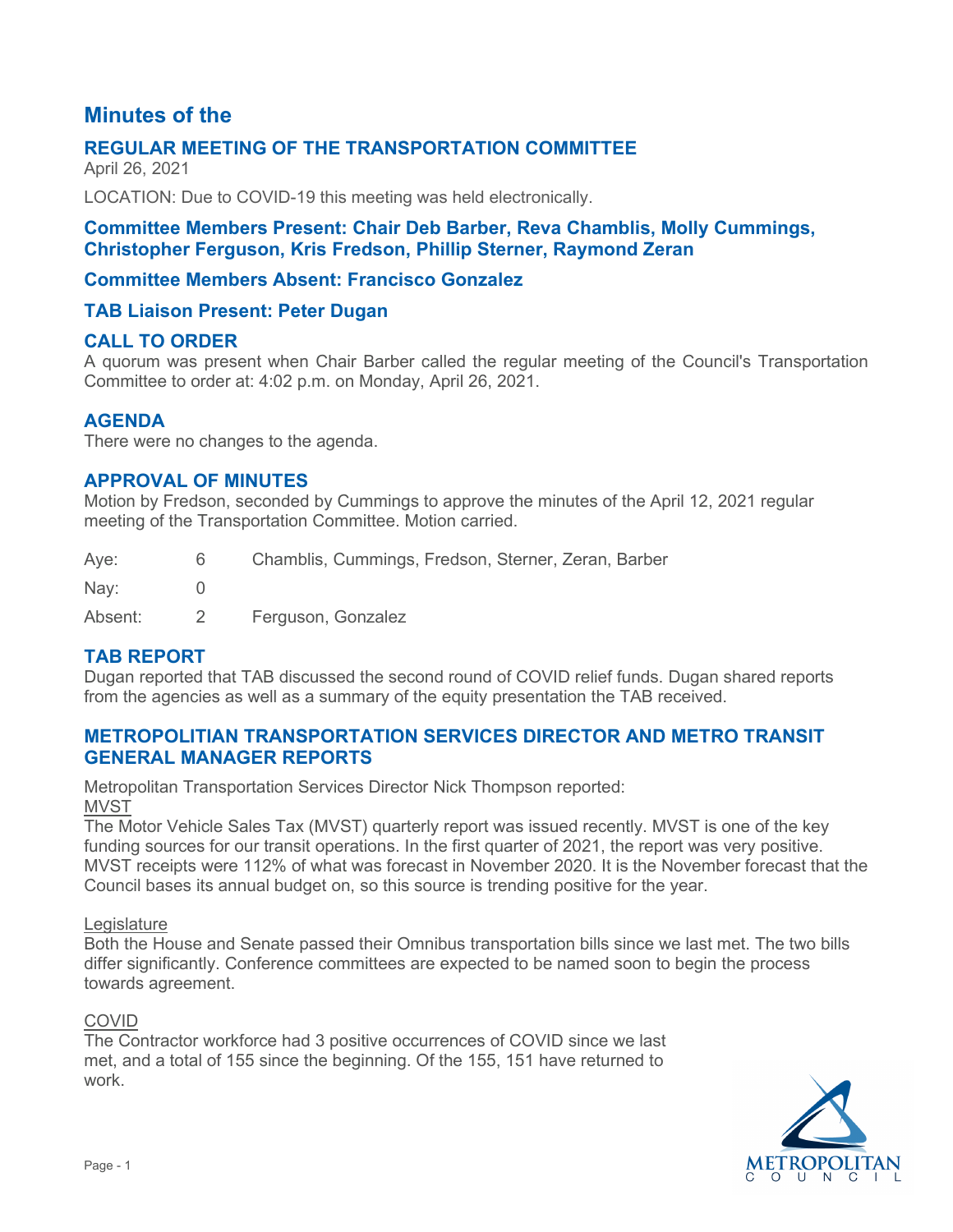For service, Metro Mobility ridership growth is accelerating, and is now above 60% of pre-COVID levels for first time, and Health Care essential worker trips remain at about 50% of peak levels. Transit Link has not experienced the same growth as Metro Mobility, with its ridership basically unchanged since early January at 50% of pre-COVID levels. Along with Metro Transit, we will be offering free rides to Metro Mobility customers who are signed up to receive the COVID vaccine at the new MN State Fair FEMA vaccine that opens this week. This past Friday the state expanded eligibility to all Metro area residents with disabilities and we will provide the trip for free for any Metro Mobility customers or Transit Link. At the State Fair location, the customer on Metro Mobility receives their shot on the bus to make it as convenient as possible.

### Metro Transit General Manager Wes Kooistra reported:

#### Gold Line Engineering

Since our last meeting, the FTA approved Gold Line to move into the engineering phase of the New Starts program. Congratulations to the BRT staff as well as Ramsey and Washington Counties for reaching this milestone. There are a couple of Gold Line business items on the agenda today. And we are planning a "Gold Line Update" information item for an upcoming Transportation Committee meeting.

#### COVID Cases at Metro Transit

Metro Transit has had a total of 413 employees who have tested positive for COVID since the start of the pandemic. Since the last Transportation Committee meeting on April 12, we have had 12 employees test positive for COVID. We continue to monitor cases by location, and we are not seeing any hotspots or patterns. And we are not experiencing any operational impacts due to employees having COVID or needing to quarantine.

#### COVID Vaccination Efforts

The mobile vaccination buses were highlighted by the Governor's office last week during a press event that Chair Zelle participated in. The mobile vaccination buses are a partnership with MDH to reach communities that are underserved and face barriers to other vaccination options. The first buses are already in service. We are working to expand the fleet and the reach of this effort. We will have six buses by later next month. Metro Transit bus operators and supervisors have stepped up to work these assignments.

#### Participation in Operation Safety Net

As we all know, the Chauvin trial concluded with three guilty verdicts last Tuesday. Metro Transit Police and Operations were prepared for any outcome. Prior to the verdict and out of an abundance of caution, Metro Transit relocated the Nicollet Bus Garage operations to our South Garage facility given its proximity to the MPD 5th Precinct. Metro Transit staff were present in the unified command center 24/7 to ensure that our employees and customers had the latest information for more than 10 days leading up to the verdict. Thanks to all this preparation and planning, full bus and train operations were maintained during the entire trial and there were no major issues to report from our role in Operation Safety Net.

### **BUSINESS**

### **Consent Items:**

There were no items on the consent agenda.

#### **Non-Consent Items:**

1. **2021-87 SW:** Travel Behavior Inventory – 2021 Transit On-Board Survey Notice of Award Metropolitan Transportation Services Travel Modeling and Research Manager Jonathan Ehrlich presented this item.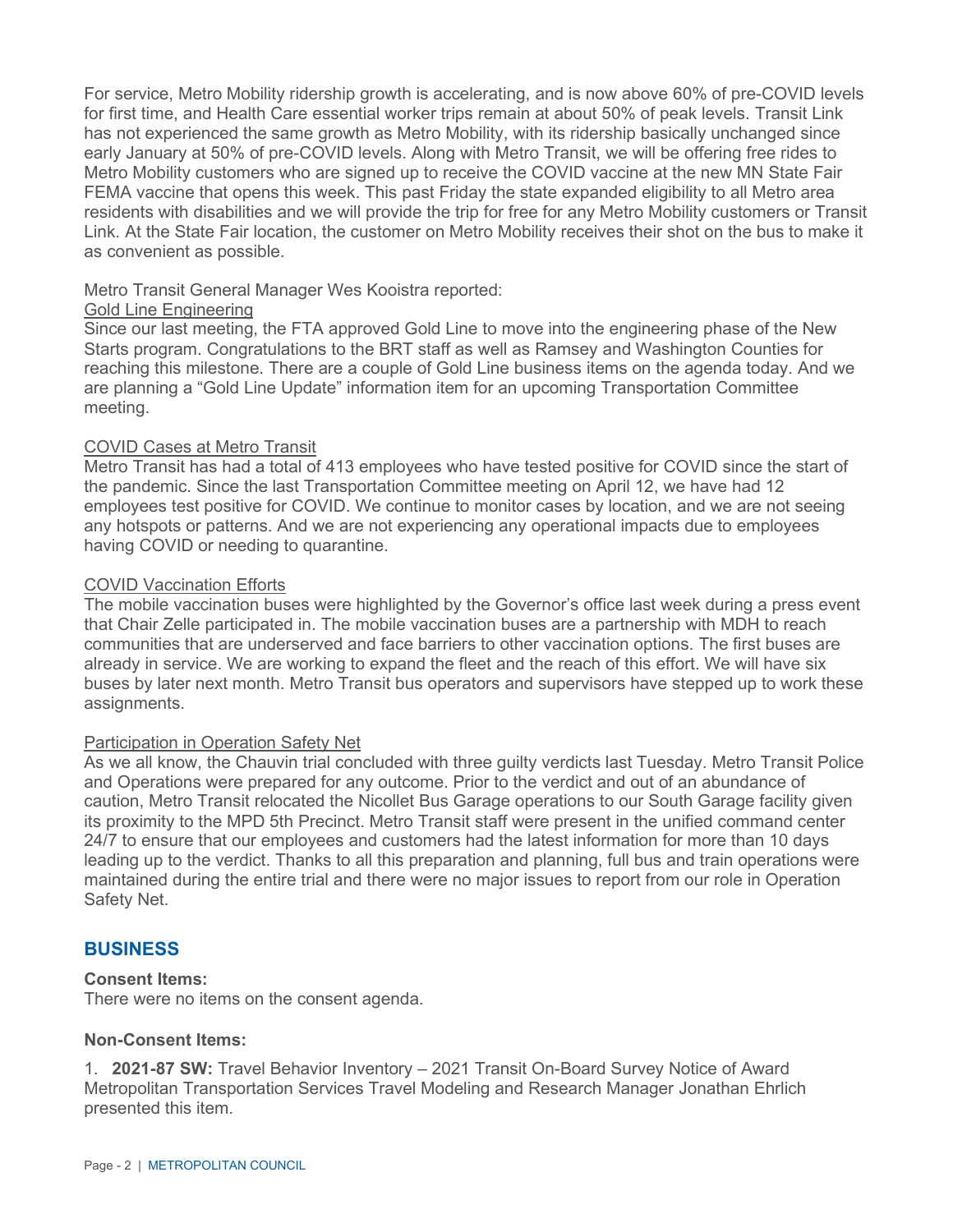There were no questions or comments from Council Members.

Motion by Chamblis, seconded by Sterner:

That the Metropolitan Council authorizes the Regional Administrator to:

- Enter into negotiations and to execute a Subordinate Funding Agreement with the Minnesota Department of Transportation (MnDOT) funding the Travel Behavior Inventory (TBI) Transit On-Board Survey for an amount not to exceed \$1,140,000 and
- To enter into negotiations and to execute a contract with ETC Institute to conduct the Transit On-Board Survey for an amount not to exceed \$2,100,000.

Motion carried.

| Aye:      | $\sqrt{2}$ | Chamblis, Cummings, Ferguson, Fredson, Sterner, Zeran, Barber |
|-----------|------------|---------------------------------------------------------------|
| Nay:      |            |                                                               |
| Absent: 1 |            | Gonzalez                                                      |
| $\sim$    |            | $\sim$ $\sim$ $\sim$ $\sim$ $\sim$ $\sim$<br>$\sim$ $\sim$    |

2. **2021-98:** Blue Line Enhancements Phase IIA Special Trackwork, Contract 20P315 Metro Transit Engineer Ryan Heath presented this item.

Cummings asked for insight about the gap between bids received. Heath said staff consulted with Procurement and feel confident that the bidder is responsible and responsive. Contracts and Procurement Assistant Director Laura Vedder said this discrepancy has been more common lately with the volatility of the market. Vedder added that staff is actively exploring how to advertise bids more widely. Zeran brought up the volatility of the steel market. Ferguson asked how the bids can be adjusted to account for the market volatility.

Motion by Cummings, seconded by Ferguson:

That the Metropolitan Council authorize the Regional Administrator to award and execute contract 20P315 with Progress Rail Services Corporation, for production of special trackwork for the Blue Line Enhancements Phase IIA project in the amount not to exceed \$777,690.

Motion carried. Hearing no objection, Chair Barber stated this item could proceed as Consent to Council.

Aye: 7 Chamblis, Cummings, Ferguson, Fredson, Sterner, Zeran, Barber Nav: 0

Absent: 1 Gonzalez

3. **2021-100:** Gold Line Contract #20P073 Property Acquisition Legal Services Metro Transit BRT Projects Director Charles Carlson and Planner Joe Klein presented this item.

Cummings asked about the DBE goal and if the amount of bids were as many as expected. Klein said they worked to set a DBE goal that was achievable and met Council expectations.

Motion by Sterner, seconded by Fredson:

That the Metropolitan Council authorize the Regional Administrator to negotiate and execute two contracts for Legal Services for the METRO Gold Line Bus Rapid Transit Project (Gold Line), in a total amount not to exceed \$971,556.30 and allocated as follows:

- Levander, Gillen and Miller not to exceed \$685,222.45
- J. Selmer Law not to exceed \$286,333.85

Motion carried. Hearing no objection, Chair Barber stated this item could proceed as Consent to Council.